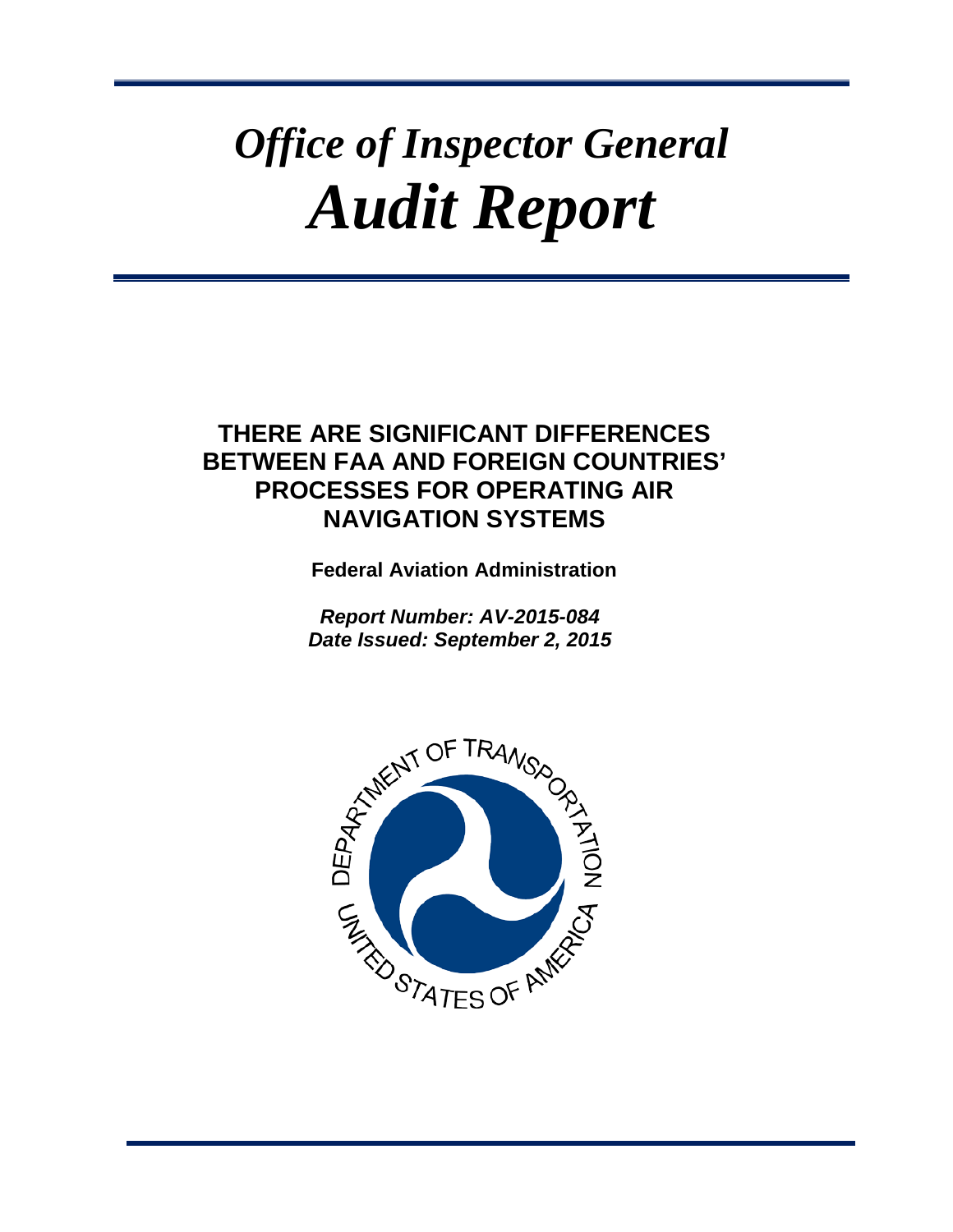

# **Memorandum**

**U.S. Department of Transportation** Office of the Secretary of Transportation Office of Inspector General

| Subject: | <b>ACTION:</b> There Are Significant Differences         | Date:                 | September 2, 2015 |
|----------|----------------------------------------------------------|-----------------------|-------------------|
|          | Between FAA and Foreign Countries' Processes             |                       |                   |
|          | for Operating Air Navigation Systems                     |                       |                   |
|          | <b>Federal Aviation Administration</b>                   |                       |                   |
|          | Report No. AV-2015-084                                   |                       |                   |
| From:    | Matthew E. Hampton<br><b>Assistant Inspector General</b> | Reply to<br>Attn. of: | $JA-10$           |
|          | for Aviation Audits                                      |                       |                   |

To: Federal Aviation Administrator

The Federal Aviation Administration (FAA) oversees all aspects of civil aviation in the United States, including operating the air traffic control system, regulating safety, improving and maintaining infrastructure, administering airport grants, and conducting research and development activities. Outside the United States, many nations have commercialized<sup>[1](#page-1-0)</sup> their air traffic operations and infrastructure via independent air navigation service providers (ANSP). These ANSPs operate with varying degrees of government ownership, but each runs like a business, generating their own revenue streams and making their own decisions regarding operating the air traffic system and modernizing equipment.

The Chairman of the U.S. House of Representatives Committee on Transportation and Infrastructure, as well as the Chairman and Ranking Member of the Subcommittee on Aviation requested that we assess FAA's organizational structure, including whether the structural and organizational reforms implemented by the Agency over the past 2 decades have improved its operational, technological, and cost effectiveness. [2](#page-1-1) They also requested that we examine how FAA's organizational and financing structure compares with other

<span id="page-1-0"></span> $<sup>1</sup>$  According to the International Civil Aviation Organization, "commercialization" is the ability of an organization to</sup> operate like a commercial business. In discussions about air navigation services, the term is often used interchangeably with other terms, including restructuring, privatization, outsourcing, and corporatization.

<span id="page-1-1"></span> $2$  On November 18, 2014, we testified before the House Transportation and Infrastructure Committee on our ongoing work on FAA's progress in achieving productivity efficiencies, cost savings, and improving delivery of modernization projects as a result of its reform efforts. See *Status of FAA's Efforts to Operate and Modernize the National Airspace System* (OIG Project ID CC-2015-001), Nov. 18, 2014. OIG reports are available on our Web site at [http://www.oig.dot.gov/.](http://www.oig.dot.gov/)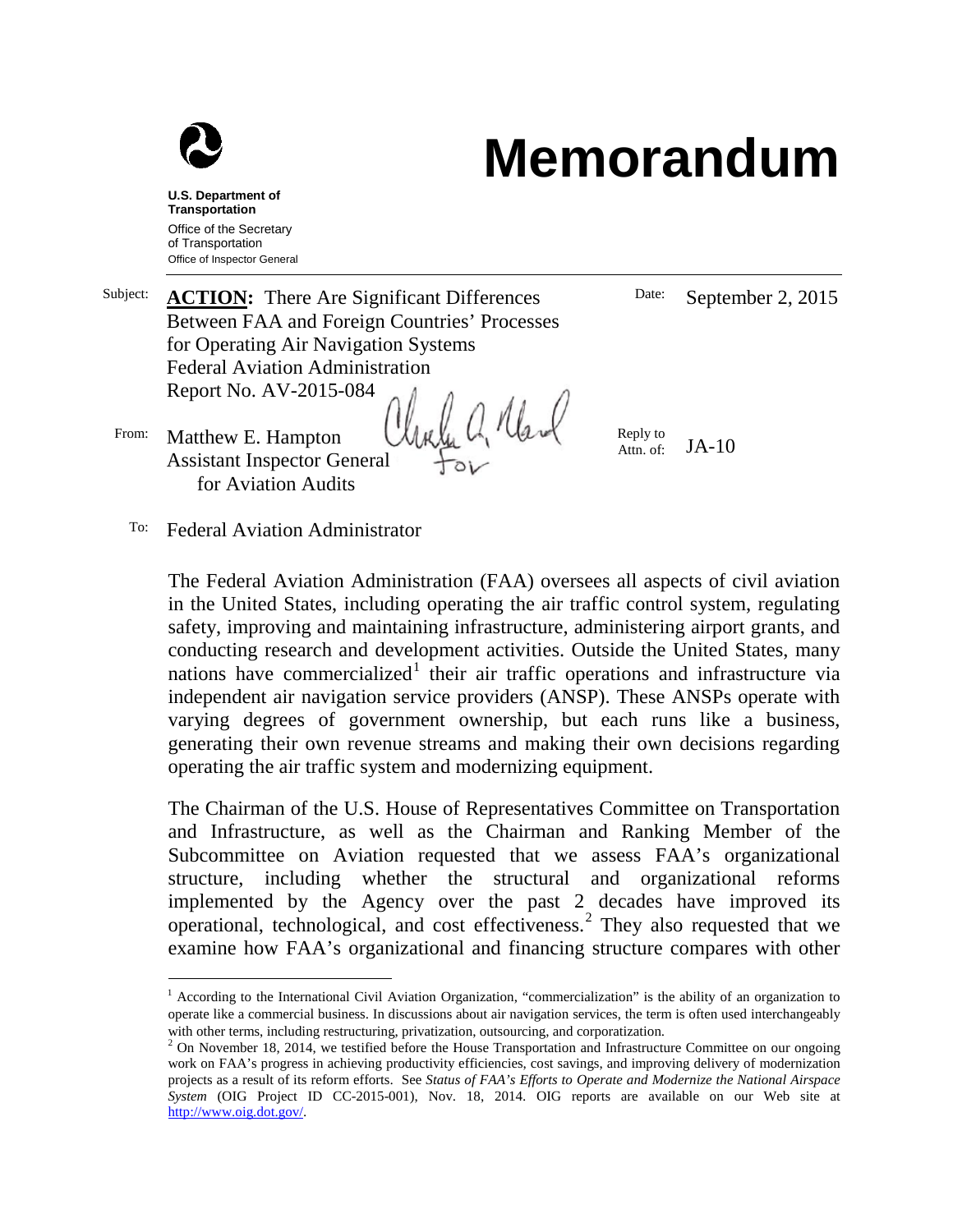nations' structures. Based on this request, the objective of our audit was to compare the processes used by different countries to deliver air traffic services and implement new technologies. We also identified several factors that the Administration, Congress, and other stakeholders may wish to take into account if considering making future changes to FAA's organizational and financing structures.<sup>[3](#page-2-0)</sup>

We conducted this review in accordance with generally accepted Government auditing standards. Exhibit A details our scope and methodology.

# **RESULTS IN BRIEF**

The four countries we examined—Canada, the United Kingdom, Germany, and France—have separated their air traffic control functions from their safety oversight and regulatory functions. While safety and regulatory functions remain government-controlled, each nation has commercialized its air traffic control function into an ANSP using various organizational structures. The ANSPs are financially self-supporting and finance their operations primarily through user fees, but also have borrowing authority for modernization and infrastructure projects. The ANSPs also do not embark on large-modernization efforts or conduct extensive aviation research and development. Rather, they implement new technologies incrementally, using a variety of methods, such as purchasing commercial-off-the-shelf technologies. As the Administration, Congress, and other stakeholders examine possible changes to FAA's organizational and financing structures, there are several differences between the U.S. aviation system and other countries' systems to consider, including the size and complexity of the U.S. system and differences in airport funding. Despite these differences, there are several lessons that can be learned from examining other nations' experiences in separating their aviation functions, including issues related to maintaining safety oversight and transitioning to the new organization.

Since the objective of this audit was to do a comparison of the organizations and operations of these countries, we are not making any recommendations.

### **BACKGROUND**

Since 1958, FAA has overseen the safe operation of the busiest and most complex air traffic system in the world. FAA is responsible for overseeing all aspects of civil aviation in the United States, including operating the air traffic control system and regulating safety. FAA's \$16 billion annual budget, which is approved

<span id="page-2-0"></span> $3$  On March 24, 2015, we testified before the House Aviation Subcommittee on how other nations operate, modernize, and finance their air navigation services and infrastructure and to compare these structures to FAA's. See *Foreign Countries' Processes for Operating Air Transportation Systems* (OIG Project ID CC-2015-006), March 24, 2015.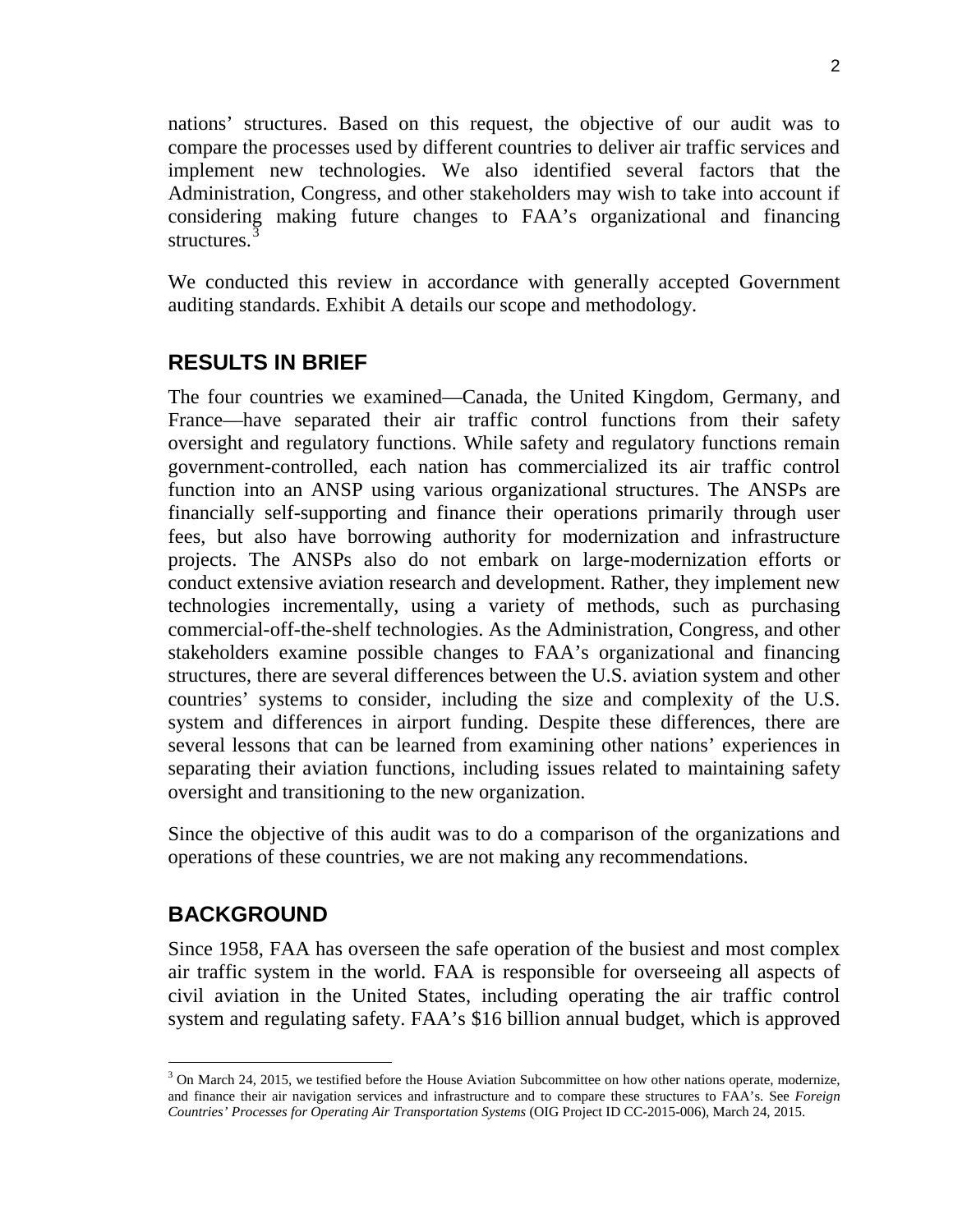by Congress, is funded by two revenue sources: excise taxes paid by users of the National Airspace System through the Airport and Airway Trust Fund, and the General Fund.

The Agency has gone through several reorganizations, most notably when President Clinton signed an executive order in 2000 ordering the establishment of the Air Traffic Organization (ATO). Beginning operations in 2004, the ATO is still part of FAA and reports to the FAA Administrator but is separate from the Agency's safety, regulatory, and enforcement groups. It is led by a Chief Operating Officer who is responsible for overseeing the day-to-day operation of the National Airspace System, maintaining equipment and facilities, and implementing the Next Generation Air Transportation System (NextGen) and other new technologies.

# **THERE ARE SIGNIFICANT DIFFERENCES WHEN COMPARING FAA TO OTHER NATIONS' AIR TRANSPORTATION SYSTEMS**

There are significant differences between FAA and the foreign ANSPs we reviewed, including their operational and financing structures, as well as their approaches to modernization efforts. Regardless, when examining possible changes to FAA's organizational structure, several factors should be considered, including size and complexity, aviation research and development, and financing.

# **Foreign Nations' Air Transportation Systems Have Common Operational and Financing Characteristics**

The four countries we examined—Canada, the United Kingdom, Germany, and France—have separated their air traffic control functions from their safety oversight and regulatory functions, and commercialized their ANSPs using a range of organizational structures. These structures include a private, not-for-profit, nonshare corporation in Canada; a for-profit, public-private partnership in the United Kingdom; a government-owned limited liability company in Germany; and a government agency in France. $4$  (See table 1 below for characteristics of these organizations). While operations have been commercialized, the safety oversight and regulatory functions remain under the control of the respective governments and are separate from the ANSPs.<sup>[5](#page-3-1)</sup>

 <sup>4</sup> For more information on the ANSPs, see exhibit C.

<span id="page-3-1"></span><span id="page-3-0"></span><sup>&</sup>lt;sup>5</sup> Under guidelines from the International Civil Aviation Organization, it is the responsibility of individual countries to ensure the safety of their aviation systems.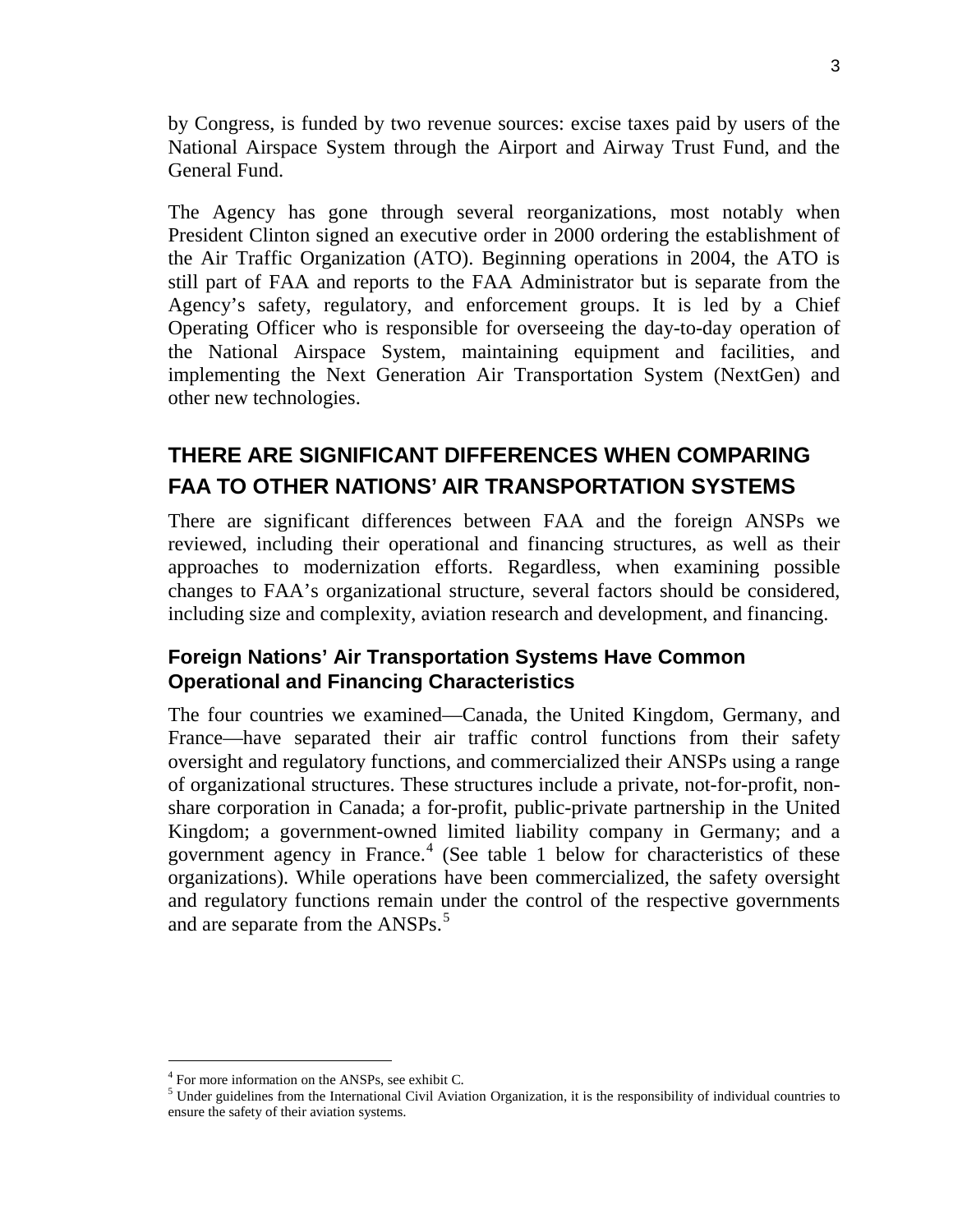|                                   | <b>United States</b>             | Canada                                                    | <b>United Kingdom</b>                               | Germany                                                                                          | <b>France</b>                                                                    |
|-----------------------------------|----------------------------------|-----------------------------------------------------------|-----------------------------------------------------|--------------------------------------------------------------------------------------------------|----------------------------------------------------------------------------------|
| <b>ANSP</b>                       | <b>ATO</b>                       | Nav Canada                                                | National Air Traffic<br>Services Ltd. (NATS)        | Deutsche<br>Flugsicherung<br>GmbH (DFS)                                                          | Direction des Services<br>de la Navigation<br>Aérienne (DSNA)                    |
| Type of<br>Ownership              | Government<br>Function           | Private Non-Share<br>Not-For-Profit Corp.                 | <b>Public/Private</b><br>Partnership                | Government-<br>Owned Corp.                                                                       | Government Function                                                              |
| <b>Began</b><br><b>Operations</b> | 2004                             | 1996                                                      | 1996 <sup>6</sup>                                   | 1993                                                                                             | 2005                                                                             |
| Safety<br>Regulator               | <b>FAA</b>                       | <b>Transport Canada</b>                                   | <b>EASA &amp; Civil Aviation</b><br>Authority (CAA) | <b>EASA &amp; Federal</b><br>Ministry of<br>Transport and<br>Digital<br>Infrastructure<br>(BMVI) | <b>EASA &amp; Civil Aviation</b><br>Authority (DGAC)                             |
| Financing<br>Structure            | Excise Taxes &<br>Appropriations | Air Navigation<br>Charges &<br><b>Borrowing Authority</b> | Air Navigation<br>Charges & Borrowing<br>Authority  | Air Navigation<br>Charges &<br><b>Borrowing Authority</b>                                        | Air Navigation<br>Charges, Borrowing<br>Authority &<br>Passenger/<br>Freight Tax |

#### *Table 1. Characteristics of Air Navigation Service Providers*

Source: OIG analysis

According to officials we spoke to, these countries commercialized their air traffic control functions to address issues such as rising national deficits, operational and cost inefficiencies, the governments' inability to modernize their air transportation systems, and stagnant wage growth for government employees.

While operations have been commercialized, the safety oversight and regulatory functions remain under the control of the respective governments and are separate from the ANSPs.<sup>[7](#page-4-1)</sup> In Europe, the European Aviation Safety Administration (EASA) regulates and oversees all aspects of aviation safety, and European governments must ensure that operators in their respective countries comply with EASA regulations.

All of the ANSPs we examined are financially self-sustaining and do not receive funding from their governments. With the exception of France, which is subject to spending policies set by the government, similar to FAA, the ANSPs in Canada, the United Kingdom, and Germany have financial autonomy and are free to operate and make financial decisions separate from their governments.

Each of the four countries finances its ANSP primarily through user fees. Users are charged fees for services such as navigation and surveillance activities in highaltitude and terminal airspace environments, communications, and aeronautical

<span id="page-4-0"></span> <sup>6</sup> NATS was originally organized as a government-owned company but transitioned to a public-private partnership in 2001.

<span id="page-4-1"></span> $<sup>7</sup>$  Under guidelines from the International Civil Aviation Organization, it is the responsibility of individual countries to</sup> ensure the safety of their aviation systems.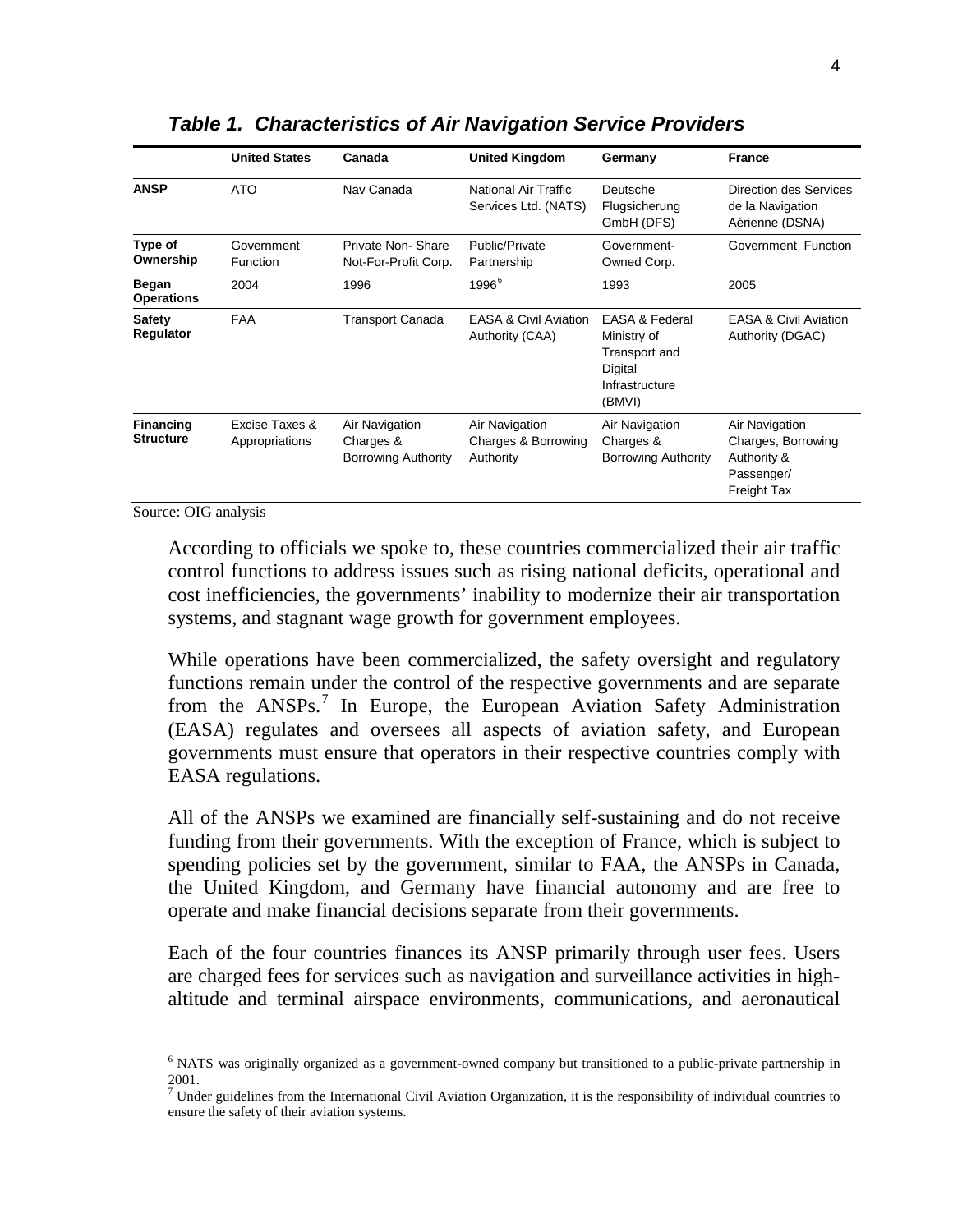and meteorological information. The rates charged by the ANSPs are based on the cost of providing services to users, capital projects, interest on debt instruments, and other costs. Normally, general aviation users in these countries pay user fees for flying in en-route and terminal airspace. However, small general aviation aircraft that do not fly in controlled airspace either do not pay fees or, in the case of Canada, pay a small annual fee for using the system. In addition to user fees, France charges a tax on passengers and freight and mail that leave the country on commercial flights.

The ANSPs in Canada, Germany, and the United Kingdom also earned revenue from developing and selling aviation technology developed in-house, such as air traffic management systems. However, these sales make up only a small percentage of the ANSPs' annual revenue.

The ANSPs also have the ability to finance their infrastructure and modernization efforts by issuing long-term bonds and other debt instruments, which are backed by the revenues earned by the ANSPs. While the ANSPs in Canada, Germany, and the United Kingdom sell their instruments in the marketplace, the French government issues separate debt instruments earmarked for specific DSNA projects.

#### **Modernization Efforts in Other Countries Are Smaller in Size, and the Countries Use Different Methods To Develop and Implement New Technologies**

The four foreign ANSPs we reviewed do not embark on large, comprehensive modernization efforts such as NextGen transformational programs or conduct extensive aviation research and development. Rather, they deploy new technologies incrementally and try to install technology that meets their operational needs.[8](#page-5-0) For example, Nav Canada used a phased-in approach in developing and introducing a new system known as Controller/Pilot Data Link Communications (CPDLC).<sup>[9](#page-5-1)</sup> Also, in lieu of developing large and multi-year modernization systems and software, three of the four ANSPs modify commercialoff-the-shelf products to meet their operational needs. In addition, all four ANSPs form joint ventures and other partnerships with private companies.

<span id="page-5-0"></span><sup>&</sup>lt;sup>8</sup> As we have noted in previous reports, FAA has adopted a segmented approach to its major acquisitions, including its NextGen transformational programs. In contrast to the more incremental approach taken by the foreign ANSPs we reviewed, FAA's approach often mixes production and developmental efforts, and projects are more ambitious and span much longer timeframes with unclear end states. For additional details on FAA's segmented approach see our report on "Status of Transformational Programs and Risks to Achieving NextGen Goals" (OIG Report No. AV-2012- 094), April 23, 2012.

<span id="page-5-1"></span><sup>&</sup>lt;sup>9</sup> CPDLC is used to supplement voice communication between pilots and controllers and provides benefits such as automating routine tasks and improving safety by reducing workload and communication errors.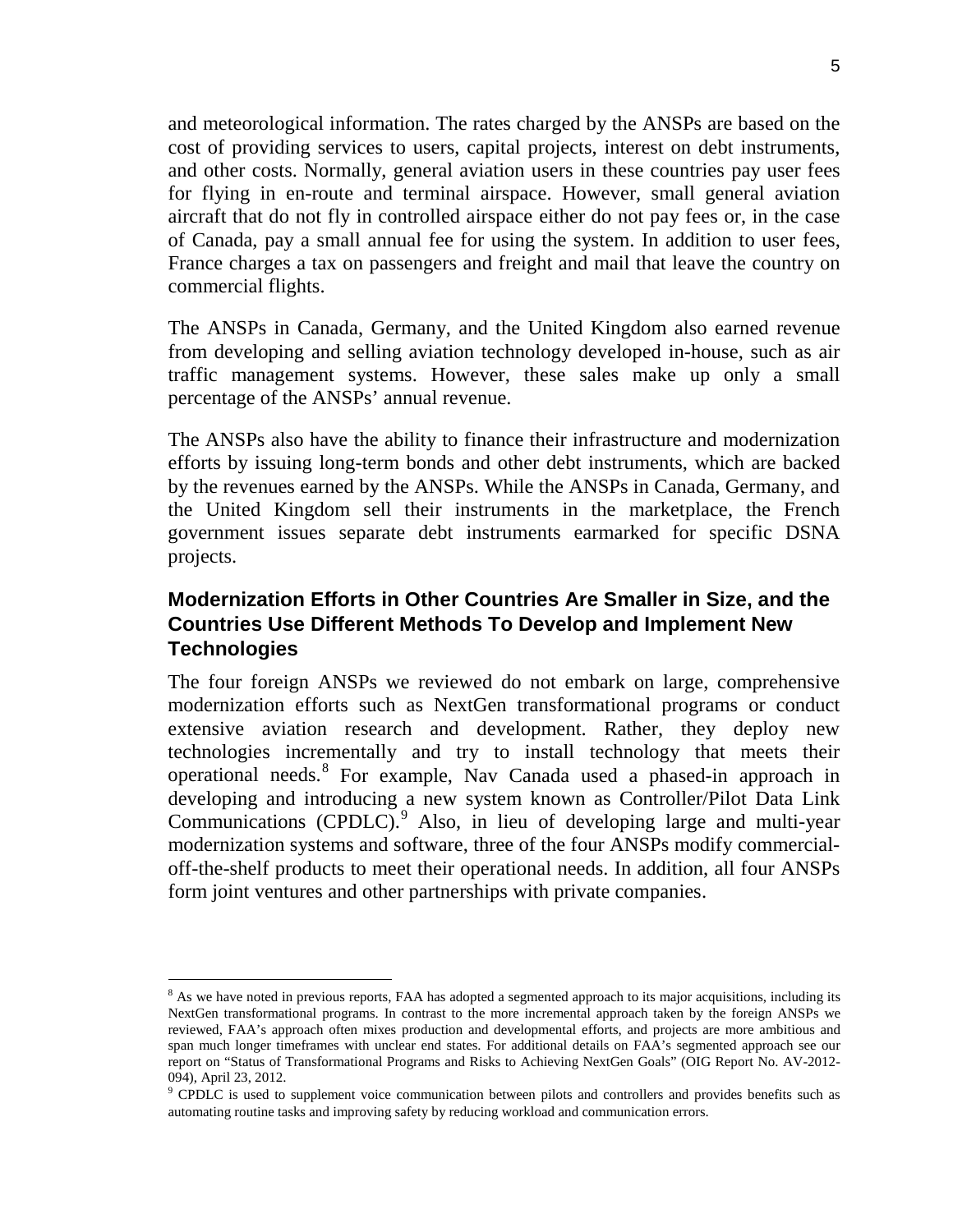Three of the four foreign ANSPs we examined have incorporated new technologies and procedures into the day-to-day operations of their respective systems. This includes technologies such as CPDLC, which controllers in Canada and the United Kingdom use for high-altitude operations, and using systems that incorporate electronic flight strips and other automation capabilities to streamline operations and decrease controller workload.

The United Kingdom, Germany, and France have joined other European countries in a large-scale effort to modernize and improve its air navigation system. Starting in 2004, the European Commission started the Single European Sky (SES) project to restructure Europe's airspace in order to increase its capacity and overall efficiency. The associated modernization program—Single European Sky ATM Research, or SESAR—is similar to NextGen and is a public-private partnership intended to define and develop common aviation technologies for use across Europe. SESAR is a public-private partnership funded equally by the European Union, Eurocontrol, and industry stakeholders (ANSPs, airport operators, and aerospace companies).

#### **Additional Factors To Consider When Examining Possible Changes to FAA'S Organizational Structure**

As the Administration, Congress, and other stakeholders examine possible changes to FAA's organizational and financing structures, there are several differences between the U.S. aviation system and other countries to consider. These include:

**System Size and Complexity:** The United States has the largest and most complex air transportation system in the world. ATO controls more than 2.5 times the airspace of the United Kingdom—the largest airspace of the four ANSPs we examined. The United States also has more operations than all of the foreign ANSPs we examined, and has a larger general aviation community. To manage the U.S. airspace, FAA operates more air traffic facilities and employs more controllers than the foreign ANSPs. (See table 2.)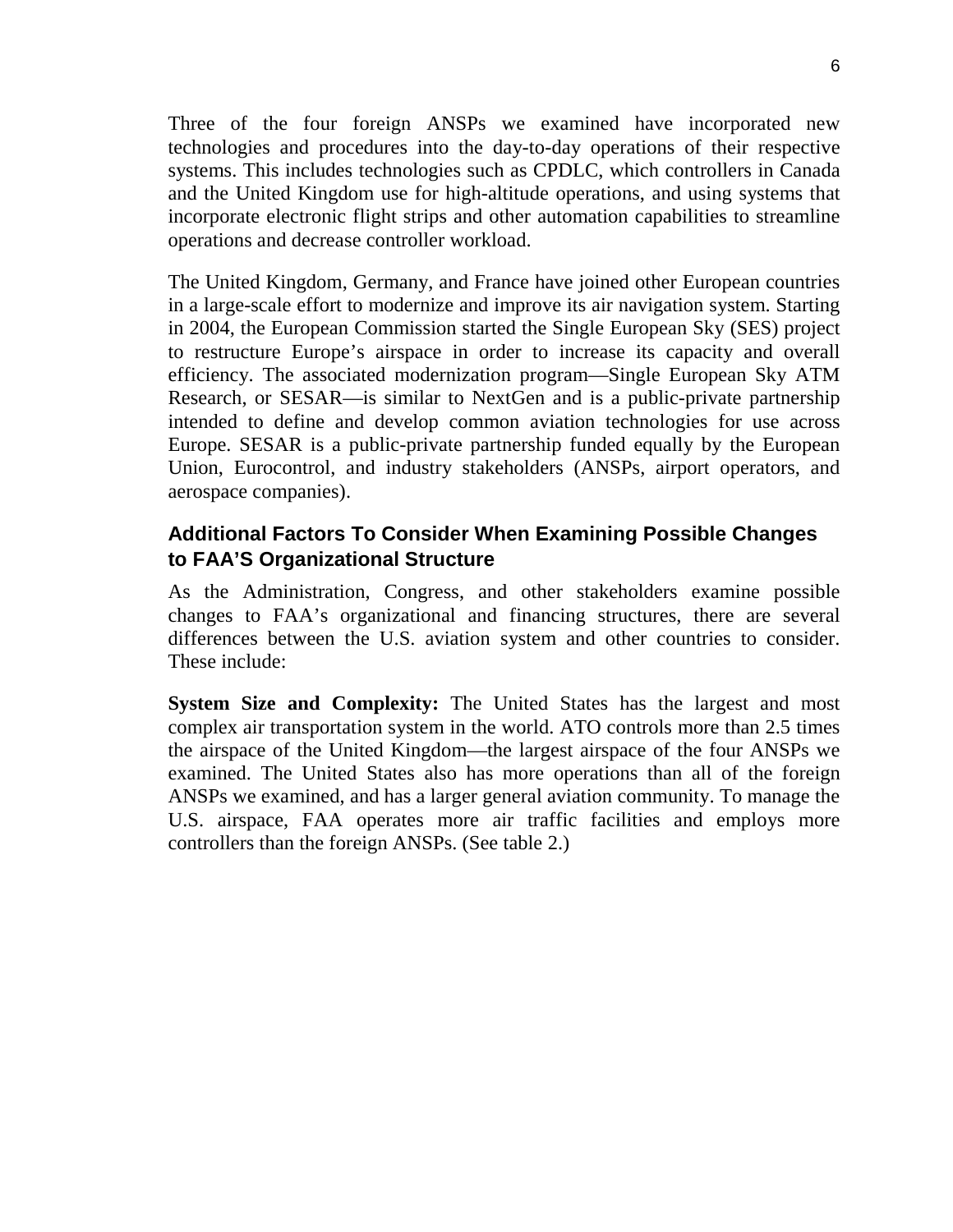|                                                                             | <b>ATO</b><br>(United States)                            | <b>NATS</b><br>(United Kingdom) | <b>NAV CANADA</b><br>(Canada) | <b>DSNA</b><br>(France)   | <b>DFS</b><br>(Germany) |
|-----------------------------------------------------------------------------|----------------------------------------------------------|---------------------------------|-------------------------------|---------------------------|-------------------------|
| <b>Total</b><br>Airspace <sup>10</sup>                                      | 75,110,000 km <sup>2</sup>                               | 29,180,000 km <sup>2</sup>      | 18,000,000 km <sup>2</sup>    | 1,000,000 km <sup>2</sup> | 394,000 km <sup>2</sup> |
|                                                                             |                                                          |                                 |                               |                           |                         |
| <b>Annual IFR</b><br>Movements (2011)                                       | 15,539,009                                               | $2,106,689^a$                   | 3,855,947                     | 3,009,230                 | 3,061,000               |
| $\mathcal{N} = 1,000,000$<br><b>IFR Movements</b>                           | <b>KKKK</b><br><b>KKKK</b><br><b>KKKK</b><br><b>KKK1</b> | KK                              | <b>KKKK</b>                   | <b>KKK</b>                | <b>KKK</b>              |
| Number of<br><b>General Aviation</b><br>Aircraft (2012)                     | 209,034                                                  | 19,939                          | 35,540                        | $32,410^{b}$              | 21,546                  |
| Number of<br><b>Operational Air</b><br><b>Traffic Controllers</b><br>(2012) | 18,001                                                   | 1,480                           | 1,689                         | 3,964                     | 1,716                   |
| Number of Air<br><b>Traffic Facilities</b>                                  | 317                                                      | 18                              | 49                            | 91                        | 20                      |

*Table 2. Comparison of Air Navigation Service Providers* 

<sup>a</sup> Data from 2010.

 $<sup>b</sup>$  Data from 2011.</sup>

Source: OIG analysis

- **Capital Budgets:** The capital budgets for ANSPs are significantly smaller than FAA's capital budget. For example, FAA's Facilities and Equipment annual budget is \$2.6 billion, with several projects expected to cost hundreds of millions of dollars to complete. Nav Canada's capital budget is approximately \$120 million annually, and considers a large acquisition to be \$10 million.
- **Airport Funding:** U.S. airports are funded through Federal programs, such as the Airport Improvement Program, and Passenger Facility Charges. However, as with the foreign ANSPs, airports in each of the four countries we examined are generally self-supporting, autonomous entities that do not receive government subsidies. In addition, the foreign ANSPs do not include airport development and maintenance costs in their user fee calculations.

<span id="page-7-0"></span> $10$  Total airspace includes the oceanic airspace each country is responsible for monitoring.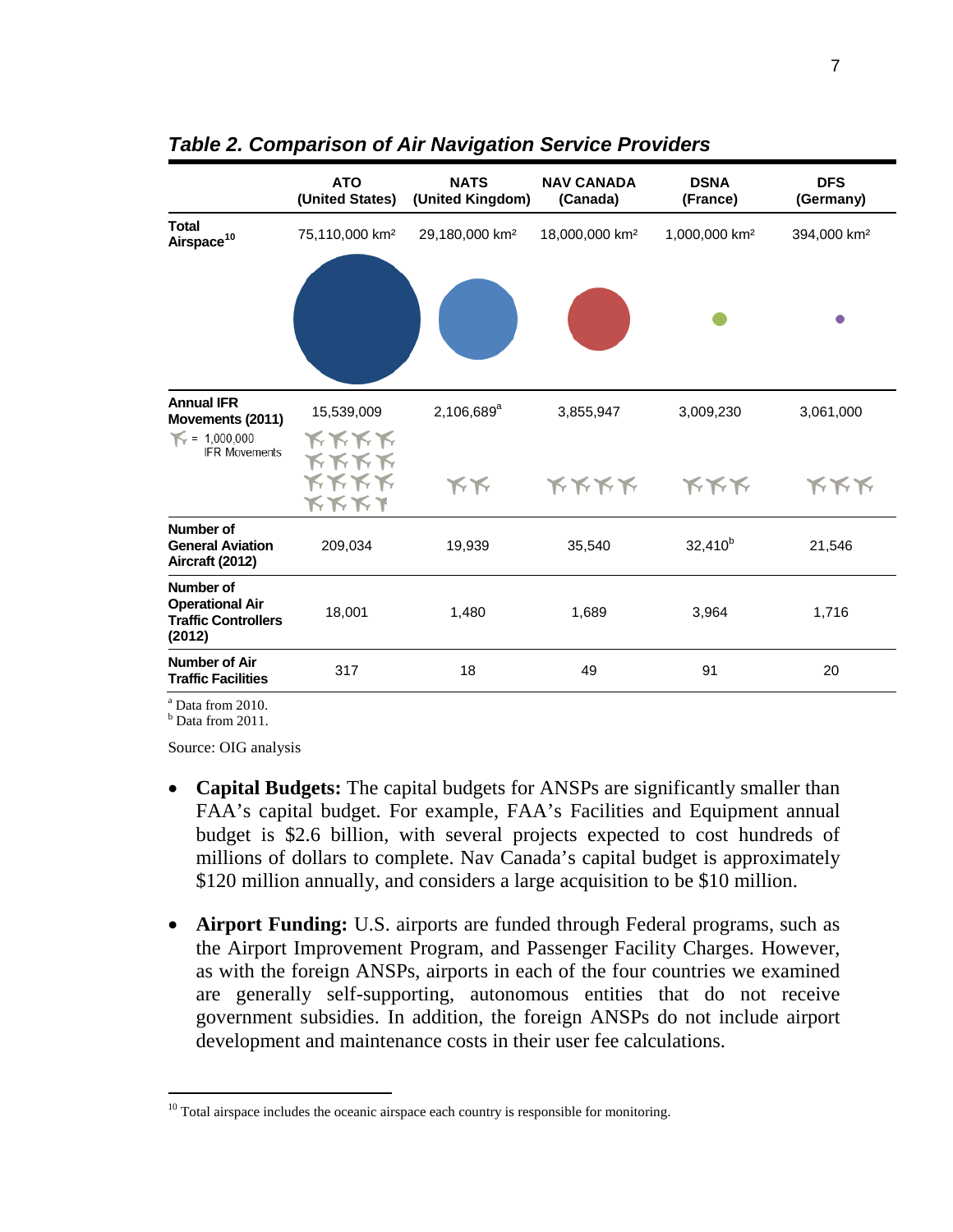• **Aviation Research and Development:** FAA conducts a wide range of aviation research in areas such as evaluating and testing NextGen concepts. However, none of the ANSPs we examined conduct the level of aviation research that FAA conducts or operates a technical development complex like FAA's Technical Center in Atlantic City, NJ.

Regardless of these differences, other nations' experiences in separating their aviation function—as well as studies we reviewed—have led to several lessons learned. These include:

- **Safety:** Studies we reviewed, including a recent report commissioned by  $FAA<sub>11</sub><sup>11</sup>$  $FAA<sub>11</sub><sup>11</sup>$  $FAA<sub>11</sub><sup>11</sup>$  indicate that separating air navigation and safety/regulatory functions has not impacted safety. However, the FAA-commissioned report noted that if a government is planning to separate its safety oversight organization from an ANSP, it needs to establish a clear division of roles between the safety organization and the ANSP, ensure that a sufficient safety and regulatory workforce is in place, and verify that mechanisms are in place to properly fund the safety organization.
- **Transition Issues:** Officials in the countries we visited noted that they had to resolve several transition issues to commercialize their air navigation functions, including determining which functions to transfer, the timing of the transition, and how the government would conduct safety oversight and work with the newly created entity. There were also transition issues for employees moving to the commercialized entity. For example, Nav Canada and its union officials noted that there were contentious labor-management relations for the first several years after the transition. The initially poor relationship between managers and staff was attributed to a lack of trust, employees adjusting to a new business culture, and rules that prevented salary increases for 3 years.
- **Financial Considerations:** Separating the air traffic function from FAA would require resolving several financial issues, including determining which assets would be transferred to the new air traffic entity, such as air traffic facilities and equipment, the value of those assets and the air traffic system, and which entity would be responsible for disposing of old and obsolete assets. Properly valuating the air traffic control system and the associated assets will be important. According to the Auditor General of Canada, Transport Canada did not properly estimate the value of its air navigation system before transferring over to Nav Canada. This resulted in the government receiving significantly less for the system than estimated by the Department's financial advisors.<sup>[12](#page-8-1)</sup>

<span id="page-8-1"></span><span id="page-8-0"></span><sup>&</sup>lt;sup>11</sup> *CAA International Structures*, MITRE Corporation, October 2014.<br><sup>12</sup> *Transport Canada – The Commercialization of the Air Navigation System*, Office of the Auditor General of Canada, October 1, 1997.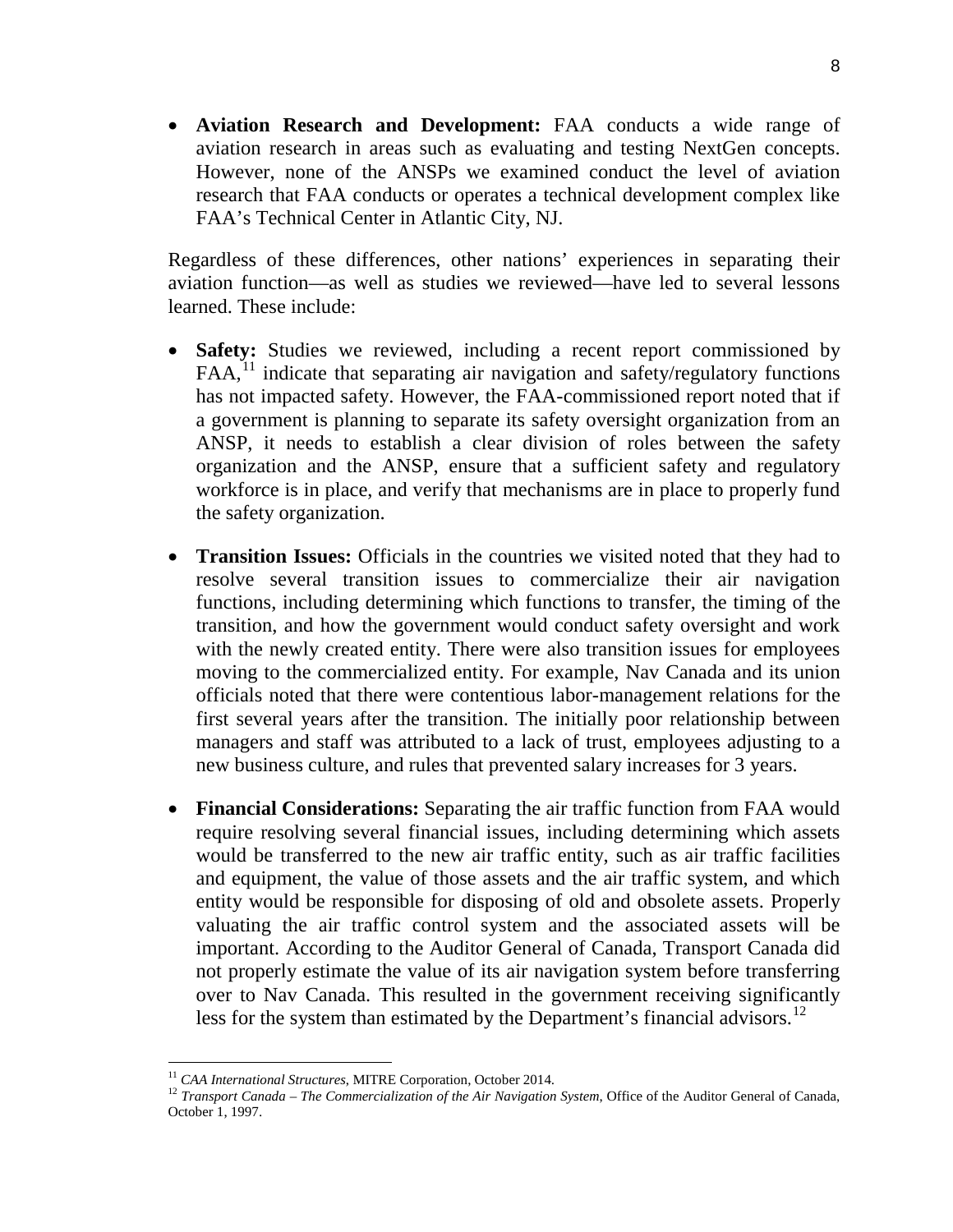#### **CONCLUSION**

The unique organizational and financing systems implemented by other countries demonstrate that there are different ways to structure and operate a nation's air traffic control system. Should the Administration, Congress, and aviation stakeholders move forward to consider different approaches regarding the organization, structure, and financing of our nation's air traffic control system, there are several significant policy questions that would influence decisions, given the unique characteristics of the U.S. system. But above all, safety must continue to be the United States' number one priority in overseeing our National Airspace System. Regardless of FAA's organizational structure, a strong and fully funded safety and regulatory agency remains critical to keeping our nation's transportation system one of the safest in the world.

# **AGENCY COMMENTS AND OFFICE OF INSPECTOR GENERAL RESPONSE**

We provided FAA with our draft report on July 9, 2015, and received its response on August 10, 2015, which is included as an appendix to this report. In its response, FAA agreed with our overall conclusion but indicated that additional analyses, such as comparing the size, complexity, and cost aspects of the ANSPs, should be considered. Our report, prepared in response to a Congressional request, provides factual information regarding the processes used by different countries to deliver air traffic services and implement new technologies. Moving forward, FAA has an opportunity to produce additional analyses regarding the differences between the various systems, as well as other information that will assist Congress with the reauthorization process. Since our report does not include recommendations, no additional actions are required.

We appreciate the courtesies and cooperation of FAA representatives during this audit. If you have any questions concerning this report, please contact me at (202) 366-0500 or Bob Romich, Program Director, at (202) 366-6478.

#

cc: FAA Audit Liaison, AAE-100 DOT Audit Liaison, M-1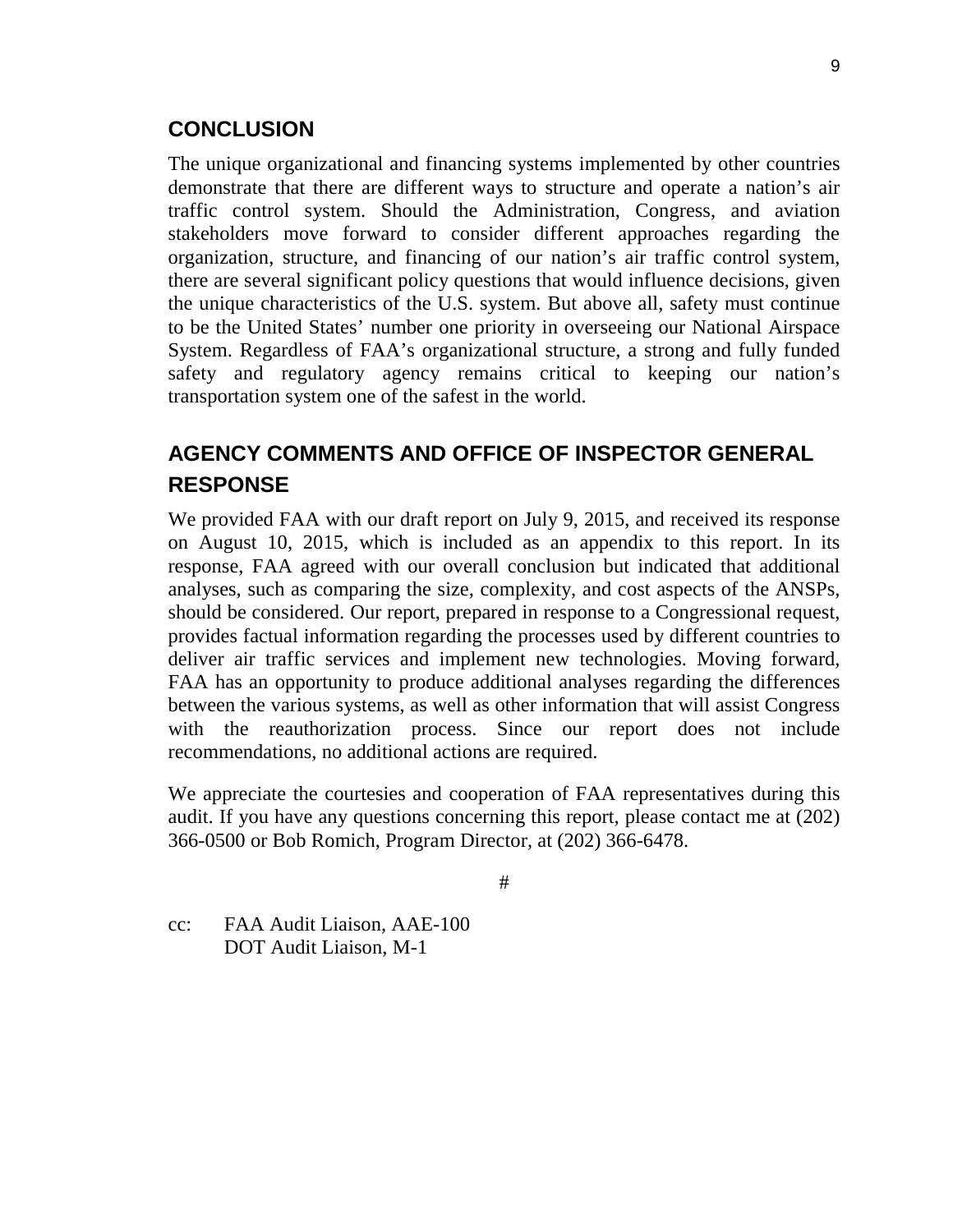# **EXHIBIT A. SCOPE AND METHODOLOGY**

We conducted our work from January 2014 through July 2015 in accordance with generally accepted Government auditing standards. Those standards require that we plan and perform the audit to obtain sufficient, appropriate evidence to provide a reasonable basis for our findings and conclusions based on our audit objectives. We believe that the evidence obtained provides a reasonable basis for our findings and conclusions based on our audit objectives. The objective of our audit was to compare the processes used by different countries to deliver air traffic services and implement new technologies.

For this report, we examined the air transportation systems of Canada, the United Kingdom, Germany, and France. These countries' were chosen based on their diverse organizational models, air traffic levels, system maturity, and other factors that were similar to this nation's system. We also consulted with FAA and international officials and industry experts. They indicated that the four countries were comparable to this nation's system based on the factors cited above.

To achieve the audit objective, we reviewed the organizational and financing structures of the four countries by analyzing documents and background materials obtained from government and industry sources, as well as the ANSPs. We met with FAA and international government officials, representatives from the other countries' ANSPs, representatives from international aviation organizations, and industry officials to discuss how these countries' systems are organized and financed, how new technologies are developed and delivered, the relationship between the ANSPs and their respected government regulators, and related issues, such as transition and workforce issues. Also, we made site visits to foreign ANSPs' corporate headquarters, airport towers and radar facilities, technology development centers, and training facilities to gain a better understanding of how the foreign ANSPs operate their respective countries' air navigation systems. Finally, we visited FAA's William J. Hughes Technical Center in Atlantic City, New Jersey to gain an understanding of the roles and responsibilities of the Center, and how they compare to other countries' aviation research and development activities.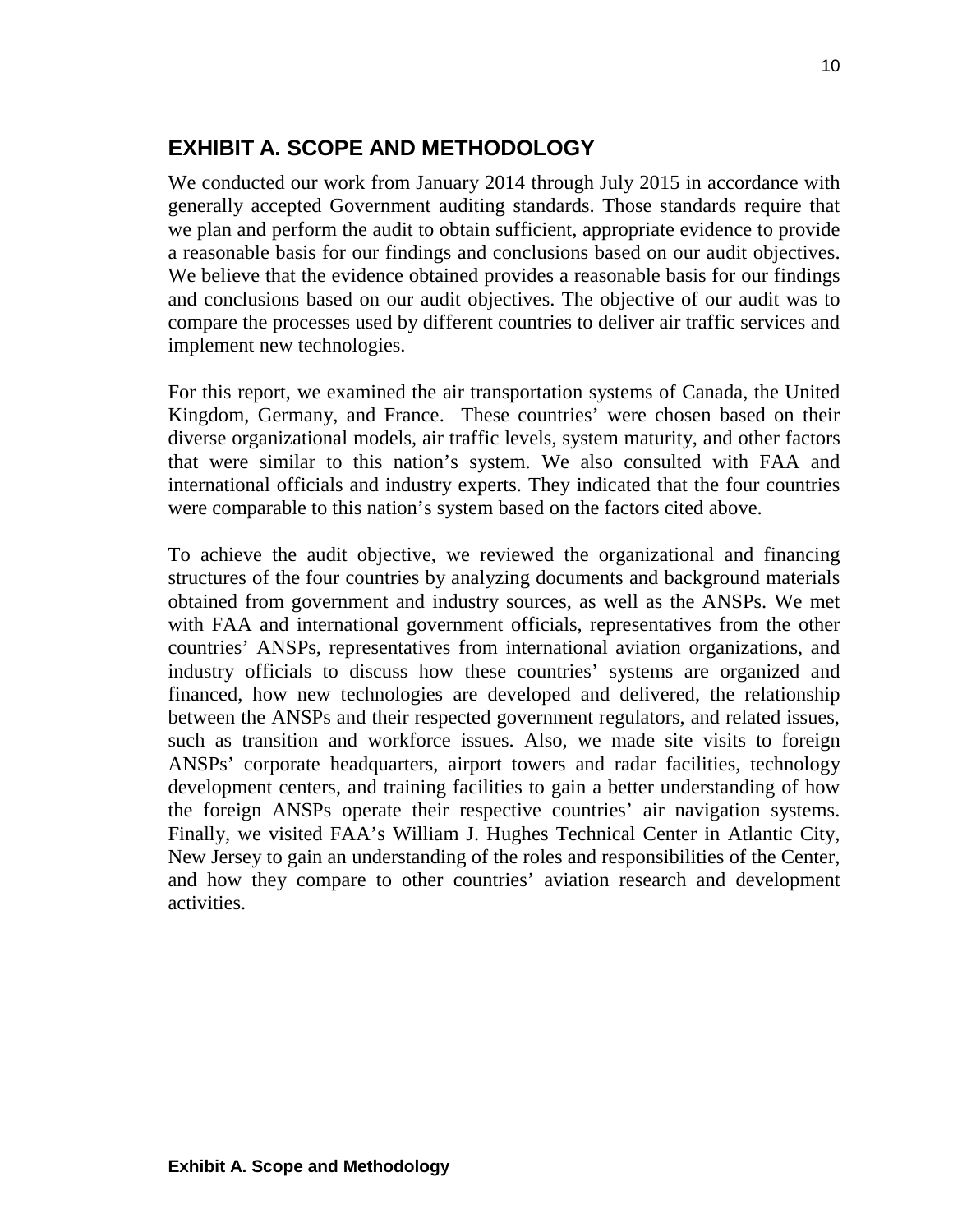# **EXHIBIT B. ORGANIZATIONS VISITED OR CONTACTED**

### **FAA Organizations**

- Office of International Affairs
- Air Navigation Commission, ANC Alternate U.S. Representative on the Council of the International Civil Aviation Organization (ICAO)
- William J. Hughes Technical Center in Atlantic City, New Jersey

# **Air Navigation Service Providers (ANSP)**

- Canada NAV Canada
- France Direction des Services de la Navigation Aérienne (DSNA)
- Germany Deutsche Flugsicherung GmbH (DFS)
- United Kingdom National Air Traffic Services (NATS)

### **Foreign Governments**

- France Ministry of Ecology, Sustainable Development and Energy, French Civil Aviation Authority
- Germany Federal Supervisory Authority for Air Navigation Services
- United Kingdom Civil Aviation Authority

### **Foreign Organizations**

- Delegation of the European Union to the United States
- European Aviation Safety Agency (EASA)
- Eurocontrol
- SESAR Joint Undertaking
- International Civil Aviation Organization (ICAO)

#### **Industry Associations**

- Civil Air Navigation Services Organization (CANSO)
- National Air Traffic Controllers Association (NATCA)
- International Federation of Air Traffic Controllers Association (IFATCA)
- Airlines for America (A4A)
- National Business Aviation Association (NBAA)
- Aircraft Owners and Pilots Association (AOPA)
- Business Roundtable
- American Association of Airport Executives (AAAE)
- Airports Council International, North America (ACI-North America)
- International Air Transport Association (IATA)
- MITRE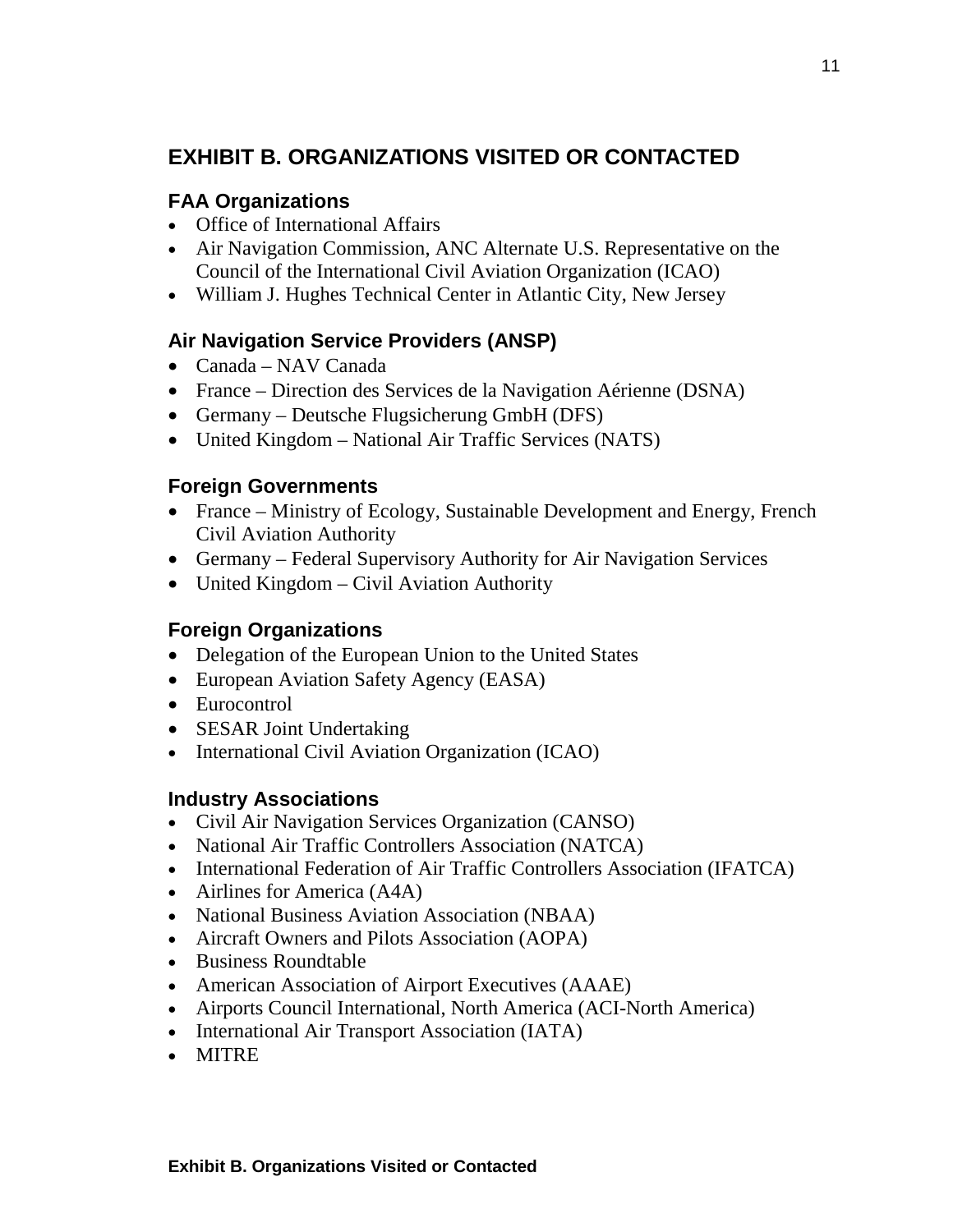# **EXHIBIT C. ADDITIONAL INFORMATION REGARDING FOREIGN AIR NAVINGATION SERVICE PROVIDERS (ANSP)**

**Canada:** Nav Canada is a private, non-profit, non-share corporation whose sole mission is to facilitate the safe movement of aircraft efficiently and costeffectively through Canada's air traffic system. Beginning operations in 1996, the company is overseen by a 15-member Board of Directors comprised of representatives from airlines, general aviation, unions, and government. Except for its position on the board, the Canadian government does not have a direct role in the day-to-day operations of the company or management of the civil air traffic system.

**United Kingdom:** The main ANSP, National Air Traffic Services (NATS), was created in 1994 as a government-owned company and was converted to a forprofit, public-private partnership in 2001. The company received a 30-year license from the government to provide en-route air traffic services, but must compete with other ANSPs to provide air traffic services at the nation's airports. While the government is the company's largest shareholder (49 percent), it only receives dividends and does not involve itself in the day-to-day operations of the company or the civil air traffic system.

**Germany:** Deutsche Flugsicherung GmbH (DFS) was split from direct government control in 1993 and is a government-owned limited liability company. DFS provides services at 4 radar control facilities and at 16 national airports, while German states are responsible for obtaining services at other airports. DFS is run by a Board of Directors that is split evenly between the Government and employees. In 2004, the German government attempted to reorganize DFS into a public-private company by selling 75 percent of its shares to private investors. However, because the German constitution requires the operation of the air traffic system be carried out by the State, the privatization process was stopped in 2006.

**France:** The Direction des Services de la Navigation Aérienne (DSNA) is a government agency within the Ministry of Ecology, Sustainable Development, and Energy. Originally part of a single government organization, functional separation occurred between DSNA and the country's safety oversight group in 2005 when the government established the service provider under a separate directorate.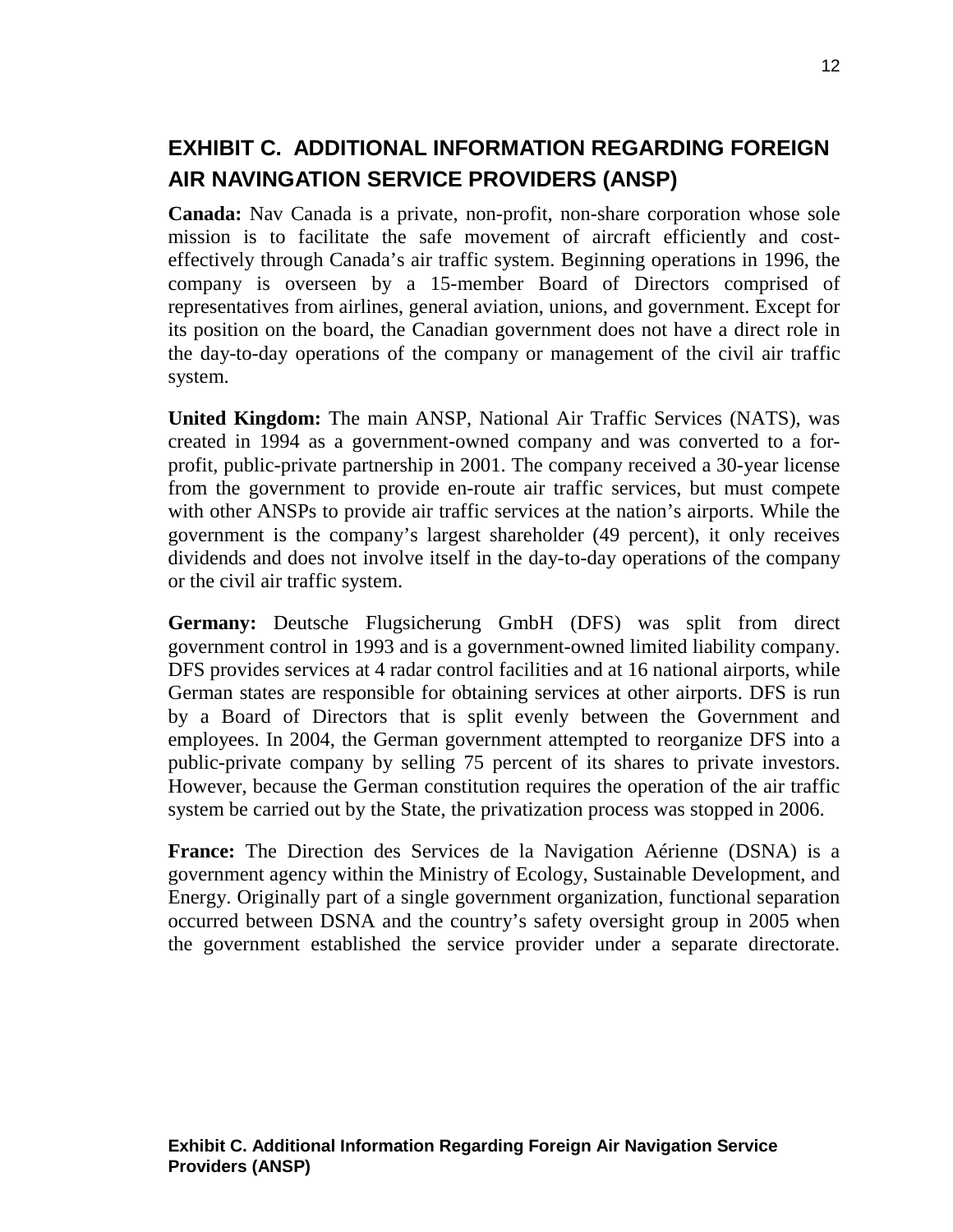| <b>Name</b>            | <b>Title</b>                    |
|------------------------|---------------------------------|
| <b>Robert Romich</b>   | <b>Program Director</b>         |
| Terrence Letko         | <b>Senior Technical Advisor</b> |
| Frank Danielski        | Project Manager                 |
| <b>Tasha Thomas</b>    | Project Manager                 |
| Craig Owens            | <b>Senior Analyst</b>           |
| My Phuong Le           | <b>Senior Analyst</b>           |
| <b>Aaron Malinoff</b>  | <b>Senior Analyst</b>           |
| <b>Michael Broadus</b> | Analyst                         |
| Mi Hwa Button          | Analyst                         |
| <b>Audre Azuolas</b>   | Writer-Editor                   |
|                        |                                 |

# **EXHIBIT D. MAJOR CONTRIBUTORS TO THIS REPORT**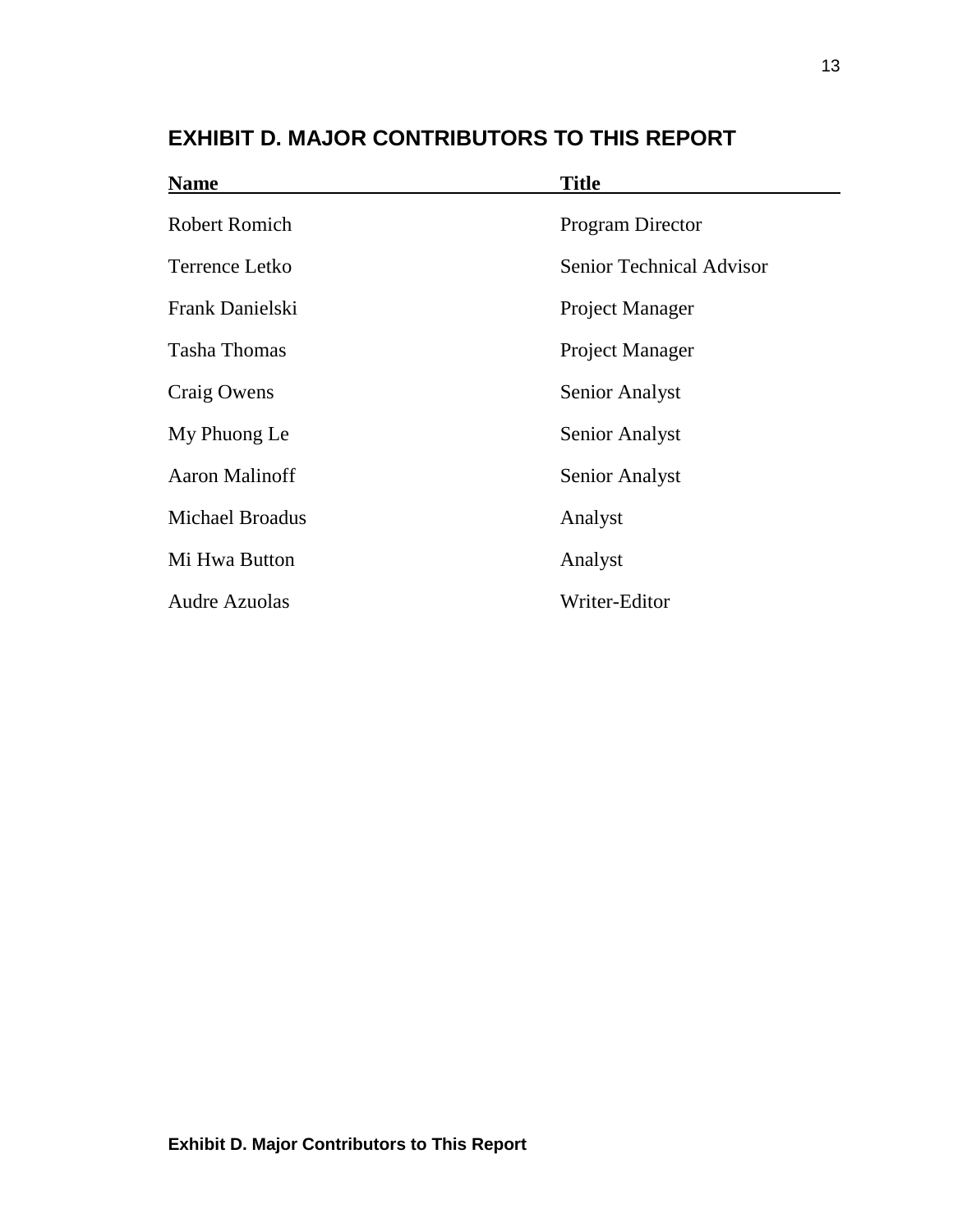

# Federal Aviation Administration

# **Memorandum**

| Date:    | August 10, 2015                                                                                                                                                                                                                          |
|----------|------------------------------------------------------------------------------------------------------------------------------------------------------------------------------------------------------------------------------------------|
| To:      | Matthew E. Hampton, Assistant Inspector General for Aviation Audits                                                                                                                                                                      |
| From:    | H. Clayton Foushee, Director, Office of Audit and Evaluation, AAE-1                                                                                                                                                                      |
| Subject: | Federal Aviation Administration's (FAA) Response to Office of Inspector General<br>(OIG) Draft Report: Significant Differences exist between the United States' and<br>Foreign Countries' Processes for Operating Air Navigation Systems |

This draft report compares the air navigation service provider (ANSP) structures of four other countries with the FAA and primarily addresses the differences. It also presents lessons learned as a result of separating the ANSPs from the safety oversight organizations in other countries. The FAA believes that the final report would benefit from additional analyses highlighting differences in the magnitude and complexity of the National Airspace System (NAS) with the other ANSP structures examined by the OIG. A more thorough examination of issues other countries have experienced with labor contracts and negotiations, as well as comparative cost analyses would also provide valuable information for consideration by policy makers.

The draft report concludes that the ANSP structure in France is more similar to Germany, the United Kingdom (U.K.), and Canada. However, a MITRE study of various civil aviation authorities (CAA), which the report references, states that, "the regulation, safety oversight, and provision of air navigation services in France is similar to the United States. It also notes that the French structure is "most similar to US FAA and FAA's ATO."<sup>13</sup> The primary difference between the French CAA and the FAA is that France charges user fees.

Moreover, the addition of the Single European Sky ATM Research (SESAR) deployment organizational structure by the European Union will also fundamentally change the implied simplicity of the U.K., French, and German organizational and funding structures. Thus, the Agency believes that the draft OIG findings could be subject to misinterpretation because the draft does not address imminent changes in the structures of European ANSPs.

The FAA agrees with the draft report's conclusion that "there are several significant policy questions which would influence decisions, given the unique characteristics of the U.S. system" and that "safety must continue to be the United States number one priority in overseeing our National Airspace System." As part of the currently on-going FAA Reauthorization process,

<span id="page-14-0"></span><sup>&</sup>lt;sup>13</sup> MITRE Report, CAA International Structures, October 2014, Appendix E, E-1 and Table 1 (page 3).